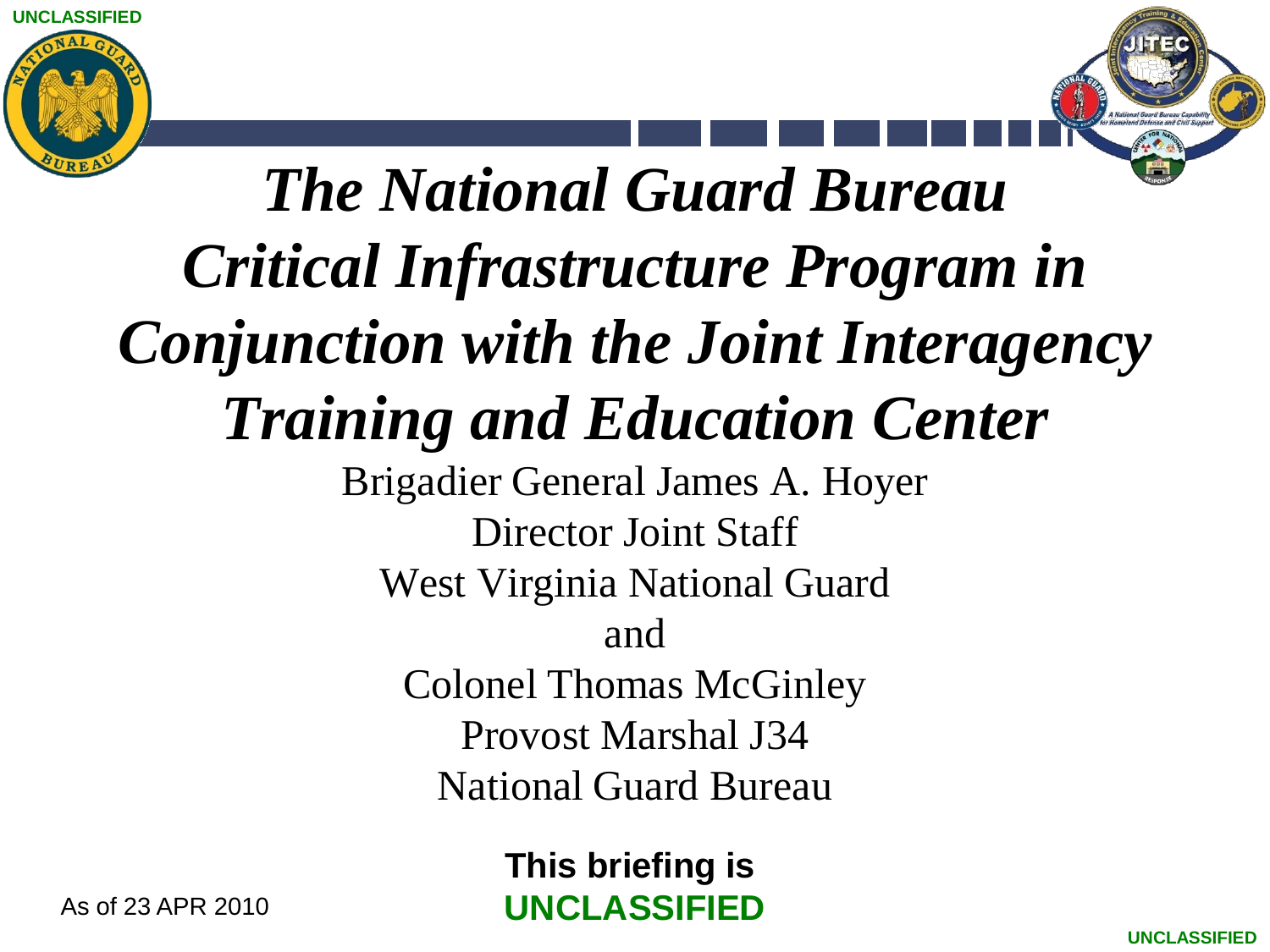



- **Homeland Security Presidential Directive-7 (HSPD-7)**
	- **December 17, 2003**
- **Defense Critical Infrastructure Program (DCIP), (DoDD 3020.40)** 
	- **January 14, 2010**
- **National Infrastructure Protection Plan (NIPP)**
	- **June 2009**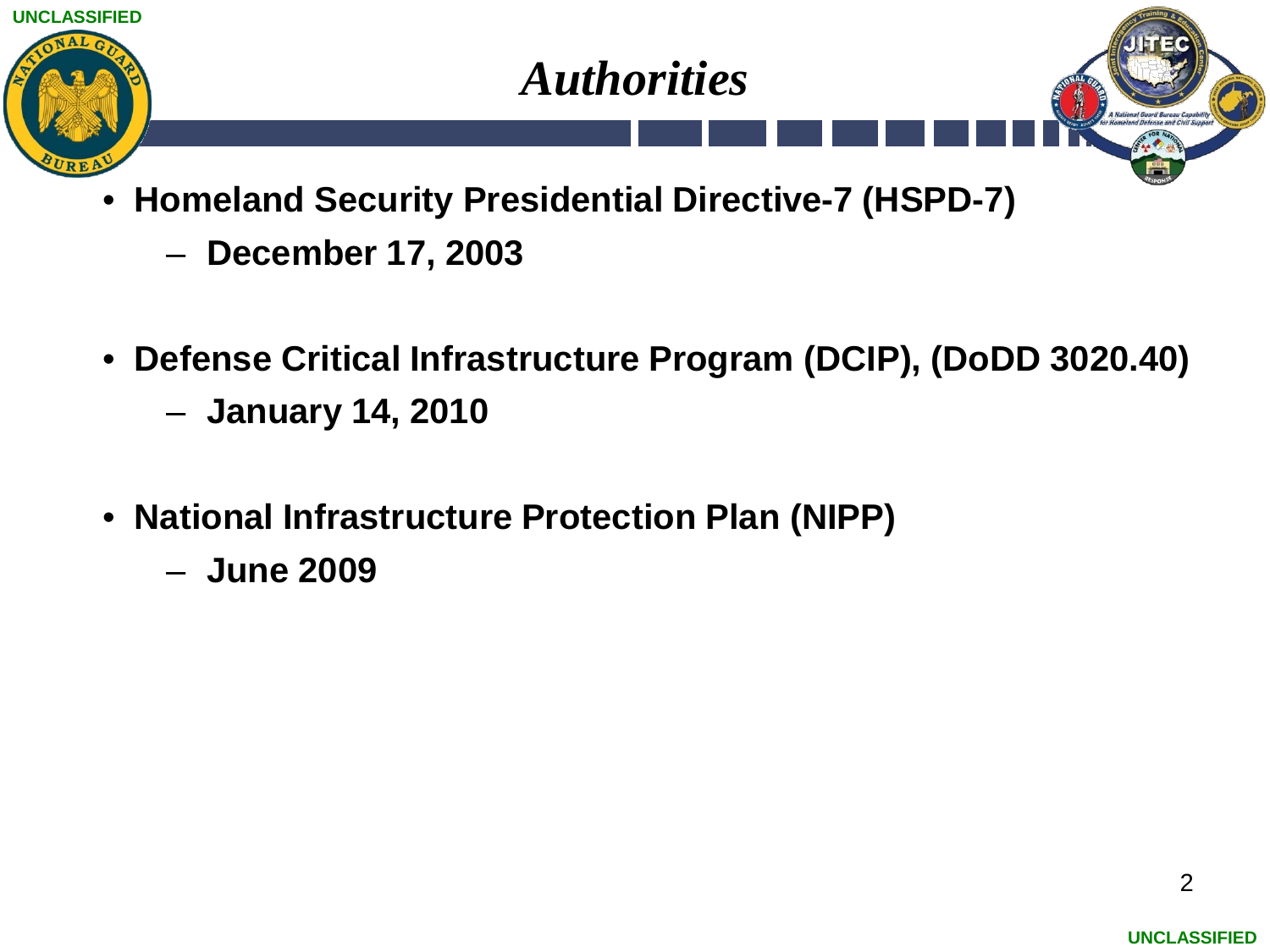



- **All-hazard, vulnerability assessments of DIB sites deemed critical by Assistant Secretary of Defense (HD/ASA)**
- **Teams are composed of 9 National Guard Soldiers and Airmen**
- **Standardized report allows Defense Contract Management Agency (DCMA) to build a common operational picture for risk management decisions**
- **Historical data will allow DCMA to begin trend analysis**

*Desired Effect: DoD executes wartime missions regardless of man-made or natural hazards to critical DIB sites*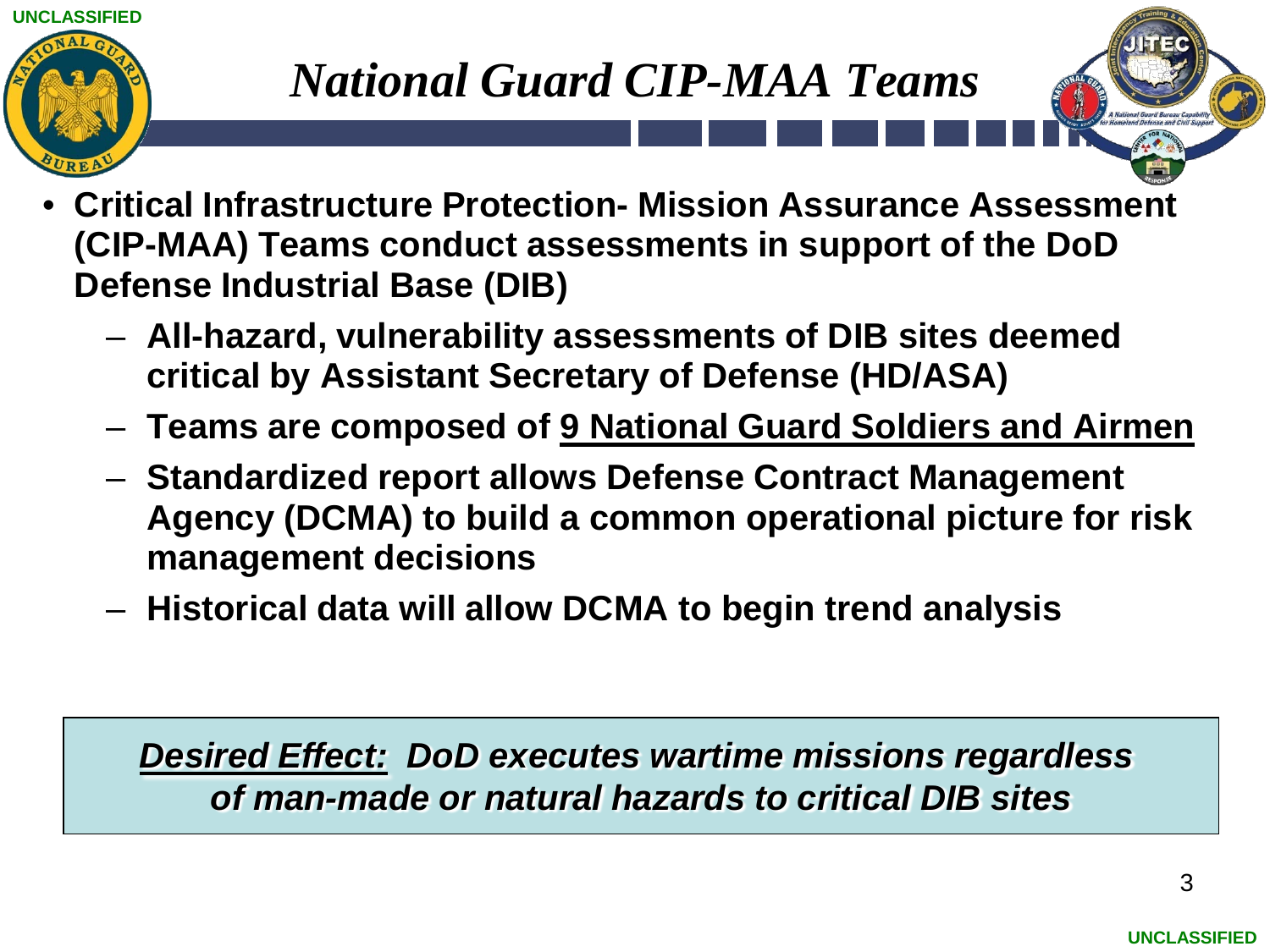**UNCLASSIFIED** 



#### *NG CIP-MAA Team Locations*

- **6 Assessment teams initially developed**
- **Concept was validated by Joint Requirements Oversight Council (JROCM 29 Jan 07)**
- **3 Teams fielded to support Defense Industrial Base (DIB) mission**

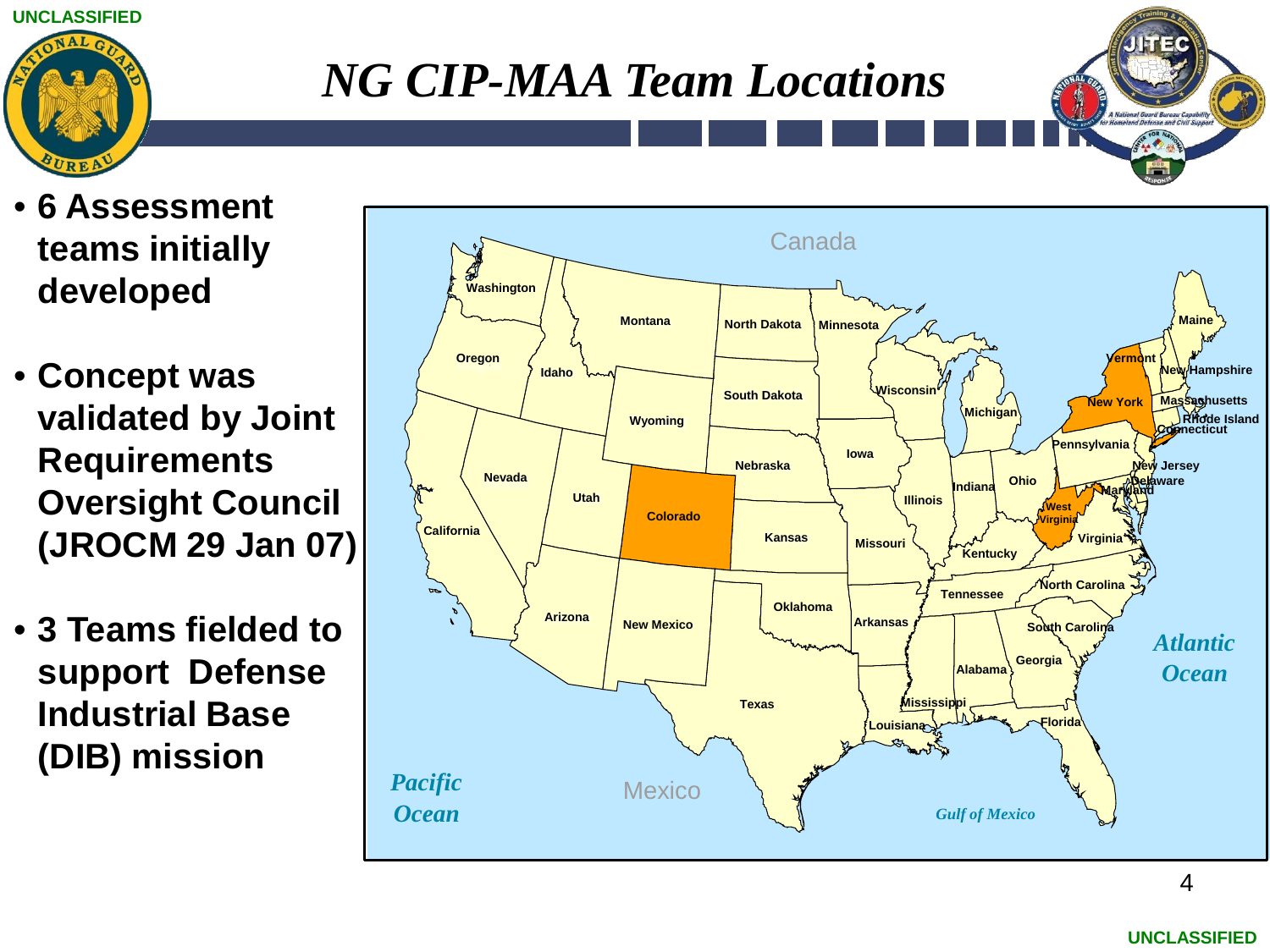



- **3 Nine-Person CIP-MAA Teams authorized to support the Defense Critical Infrastructure Program**
- **Teams are Comprised of:** 
	- **Team Leader**
	- **Mission Analyst**
	- **Electric Power Analyst**
	- **Transportation Analyst**
	- **Communications Analyst**
	- **HVAC Analyst**
	- **Natural Gas and Petroleum Analyst**
	- **Chemical and Water Analyst**
	- **Security and Emergency Management Specialist**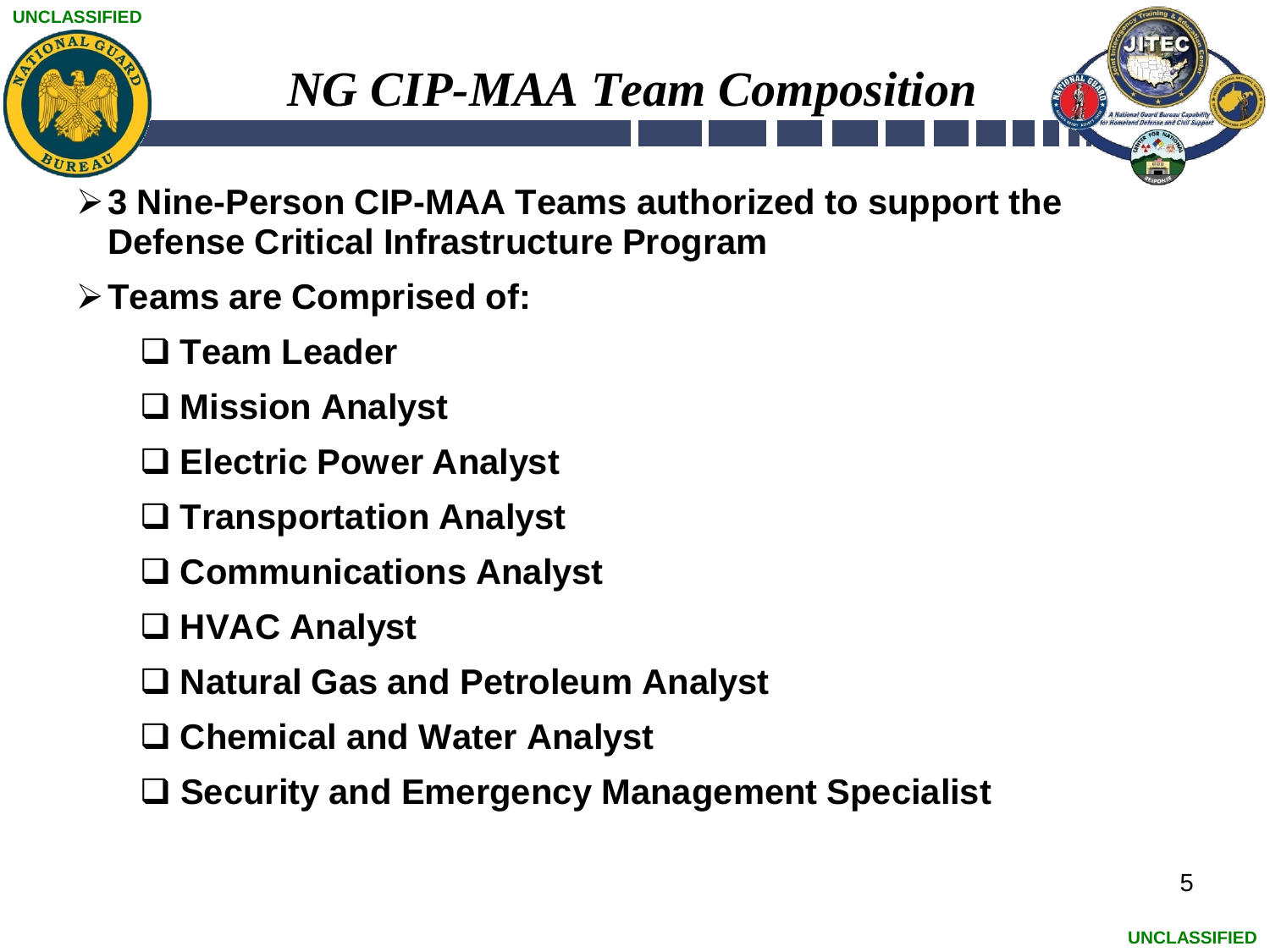





- **Defense Critical Infrastructure Protection Assessment Methodology Training**
	- **Mission Assurance based training**
	- **Phase I - 5 Days classroom training**
	- **Phase II - On-the-Job training assessment**
- **JITEC - Enhanced Comprehensive Assessment Model Training** 
	- □ Antiterrorism / Force Protection based training with an all**hazards approach**
	- **5 Days classroom instruction and a 5 day mock assessment**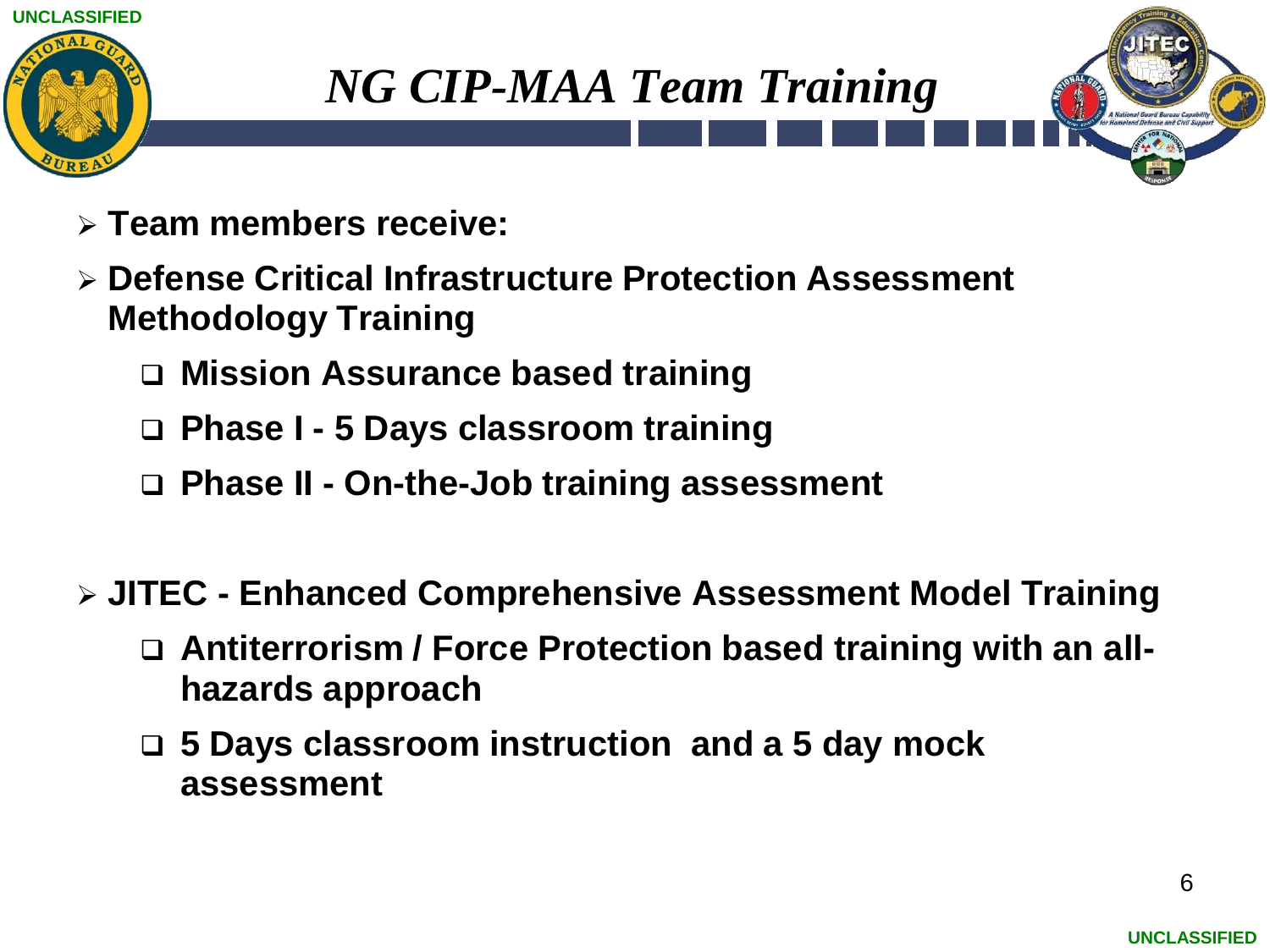

### *NG DHS CIP Teams*



- **Teams are composed of 3 NG Soldiers and Airmen**
- **All-hazard, vulnerability assessments of critical DHS sites**
- **Standardized reports will allow DHS to build a common operational picture for risk management decisions**
- **These teams differ from CIP-MAA teams due to training and assessment requirements**
- **1 Three-Man Standard Evaluation Assessment Team (SEAT) for the evaluation of NG DHS CIP teams and assessment execution**

*Desired Effect: Enables DHS to refine threat mitigation strategies of sites, critical to the United States*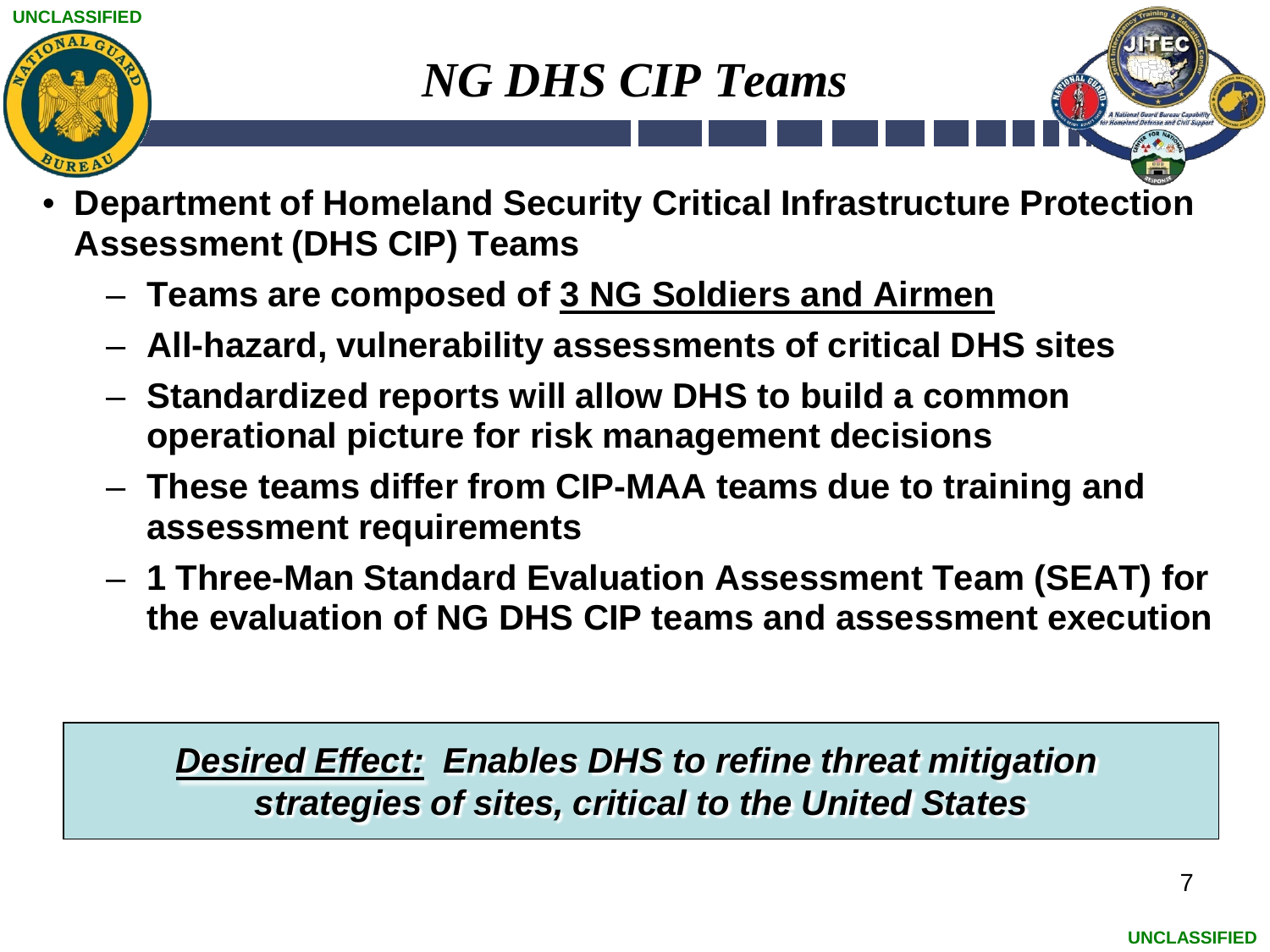**UNCLASSIFIED** 



#### *NG DHS CIP Team Locations*

- **19 teams selected to support DHS**
- **18 teams trained**
- **1 team currently completing member selection**
- **At least 1 team per FEMA region**